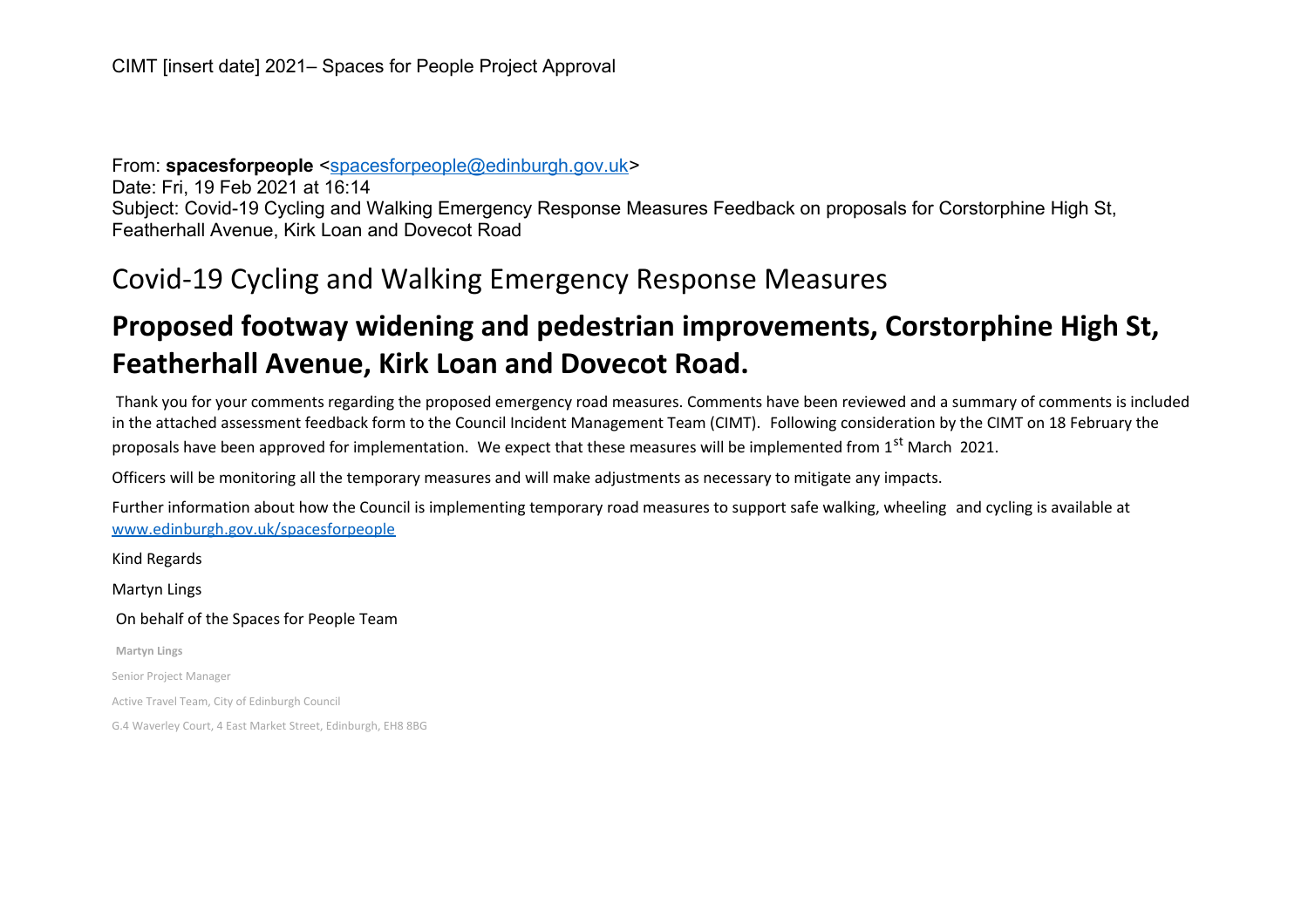Notification sent to all ward councillors, transport spokespeople, emergency services, Living Streets, Spokes, RNIB, Edinburgh Access Panel and relevant Community Councils on 08/02/21 Recipients were given five days to respond with comments. The measures would be implemented under emergency delegated decision-making powers using a Temporary Traffic Regulation Order. Given the urgent nature of these works, normal expectations about community consultations cannot be fulfilled.

| Location                                              | <b>Justification</b>                                                                                                                                                                                                                                                                                                                                                                                                                                                                                                                                                                                                                                                                                                                                                                                                                                                                                                                                                                                                                                                                                                                                                                                                                                                                                                        | <b>Recommendation</b>                                                                                                                                                                                                                                                                                |
|-------------------------------------------------------|-----------------------------------------------------------------------------------------------------------------------------------------------------------------------------------------------------------------------------------------------------------------------------------------------------------------------------------------------------------------------------------------------------------------------------------------------------------------------------------------------------------------------------------------------------------------------------------------------------------------------------------------------------------------------------------------------------------------------------------------------------------------------------------------------------------------------------------------------------------------------------------------------------------------------------------------------------------------------------------------------------------------------------------------------------------------------------------------------------------------------------------------------------------------------------------------------------------------------------------------------------------------------------------------------------------------------------|------------------------------------------------------------------------------------------------------------------------------------------------------------------------------------------------------------------------------------------------------------------------------------------------------|
| Featherhall $-$<br>Corstorphine High<br><b>Street</b> | Introduction of footway widening along Corstorphine High Street,<br>particularly along key areas around the primary school entrance, in<br>readiness for the staggered re-opening of the school. Space for<br>loading for businesses and blue badge parking is retained.<br>To aid with footway widening and create a safer space for people<br>pedestrians, traffic calming build outs are also included along the High<br>Street.<br>On Featherhall Avenue, parking restrictions have been introduced to<br>deter pavement parking and thereby provide safer more accessible<br>pavements for physical distancing when walking.<br>At all side roads along the High Street, including Kirk Loan, corner radii<br>have been tightened so that there is more space for pedestrians.<br>Cycleways have been introduced at the west end of the High Street<br>and Ladywell Road to provide safe space for cycling, these will tie into<br>further cycleways along Ladywell Road that are due to be brought<br>forward under notification in a few weeks' time through the SfP<br>Meadow Place Road scheme.<br>On Dovecot Road, at the junction with Ladywell Avenue and at the<br>entrance to St Margaret's Park, footways have been widened to help<br>create safer spaces for pedestrians.<br>Bus stops have been retained. | Implement the scheme as design with<br>the following alteration:<br>Alter the blip restriction to mirror the<br>blip restrictions that are currently in<br>place around the school, thereby<br>permitting blue badge drop off and<br>pick up whilst still restricting all other<br>parking/drop off. |

## **Project Proposal**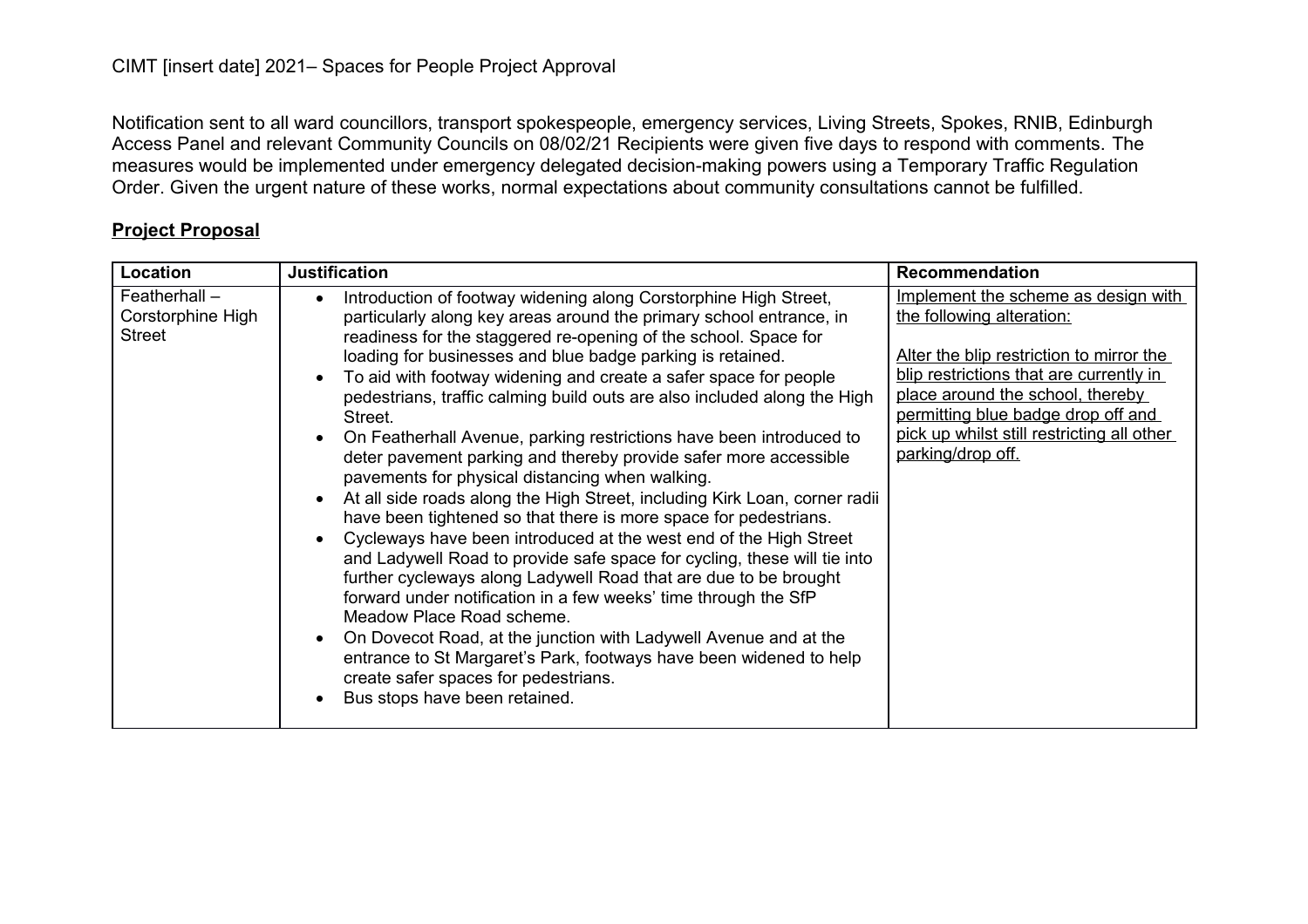## **Feedback**

| <b>Comment</b>     | <b>Comment</b>                                                                 | <b>Response</b> |
|--------------------|--------------------------------------------------------------------------------|-----------------|
| from               |                                                                                |                 |
| <b>Councillors</b> | No councillor comments received                                                |                 |
|                    |                                                                                |                 |
| <b>Community</b>   |                                                                                |                 |
| <b>Council</b>     |                                                                                |                 |
| Corstorphine       | We would like to thank CEC for taking the time to collaborate with CCC on      |                 |
| Community          | the formation of the proposals. It's been very positive to see CEC officers    |                 |
| Council            | being proactive in addressing safety in this area, as Covid-19 is still a very |                 |
|                    | real threat. This area in particular is well-travelled by people walking and   |                 |
|                    | wheeling to the local primary school, several churches and community           |                 |
|                    | halls, St Margaret's Park and other local businesses and amenities. It is      |                 |
|                    | also well-traversed by people moving north/south, using Featherhall            |                 |
|                    | Avenue and Manse Road as pedestrian thoroughfares.                             |                 |
|                    |                                                                                |                 |
|                    | The locations targeted have very narrow pavements (as confirmed by a           |                 |
|                    | pedestrian audit we conducted several years ago) - for example the south       |                 |
|                    | pavement at the Kirk Loan junction is only 1.8m wide, the north pavement       |                 |
|                    | at Kirk Loan only 1.9m wide, and the south pavement at Dovecot Road is         |                 |
|                    | only 1.5m wide. Some stretches of Corstorphine High Street and                 |                 |
|                    | Featherhall Avenue are even narrower than this and Manse Road                  |                 |
|                    | pavements are often well below 1m width. All these narrow pavements            |                 |
|                    | make safe social distancing impossible without having to step onto the         |                 |
|                    | road.                                                                          |                 |
|                    |                                                                                |                 |
|                    | It is also worth noting that all of these pavements fall considerably short of |                 |
|                    | the "absolute minimum width of 2m, with a general min of at least 2.5 m or     |                 |
|                    | wider" which is defined by CEC's Street Design Guidance.                       |                 |
|                    |                                                                                |                 |
|                    | So, with this in mind, general feedback is that these temporary                |                 |
|                    | improvements will help with social distancing and give people more space       |                 |
|                    | to stay safe.                                                                  |                 |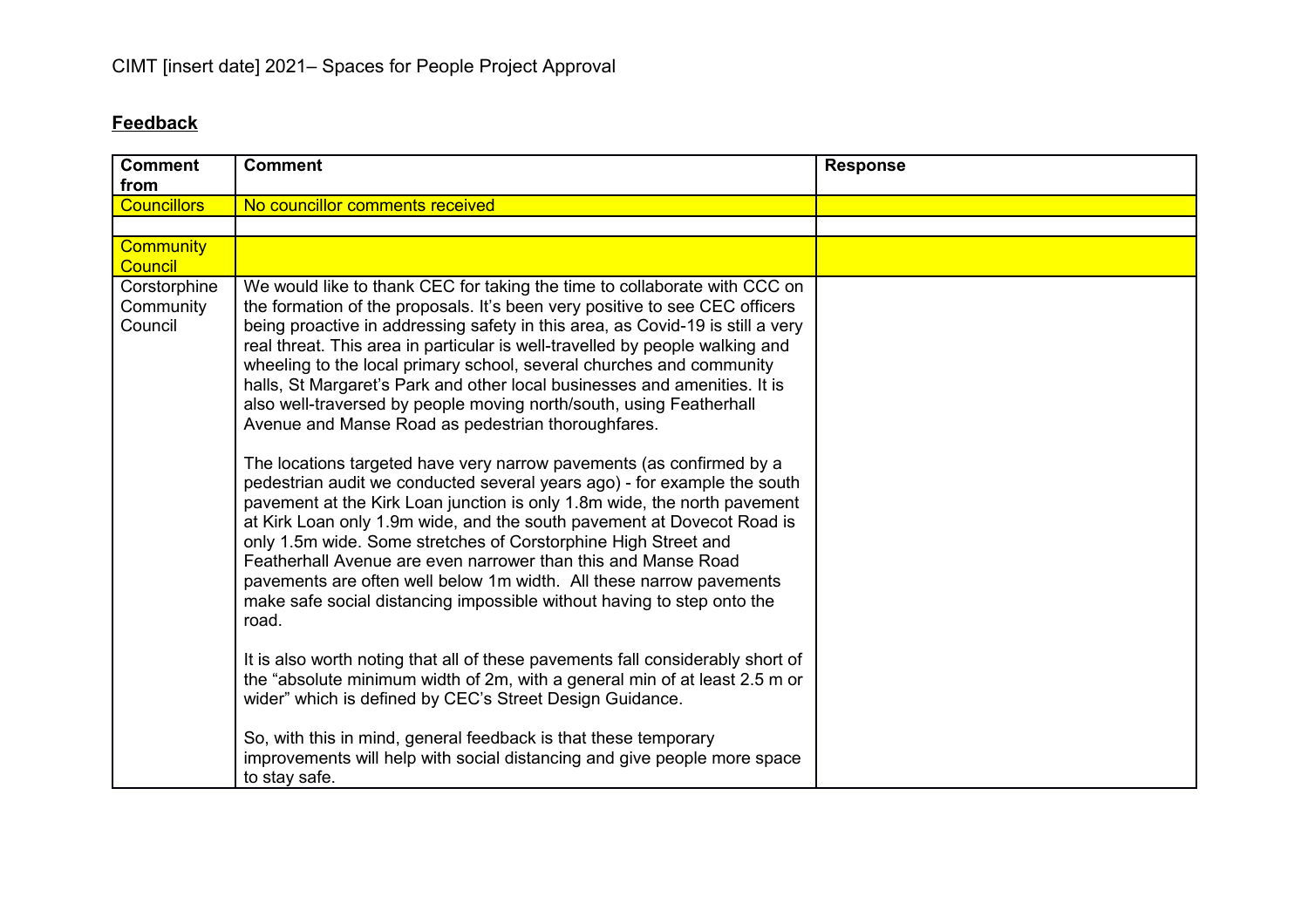| Corstorphine<br>Community<br>Council | Some general supportive comments about the full scheme:                                                                                                                                                                                                                                                                                     |  |
|--------------------------------------|---------------------------------------------------------------------------------------------------------------------------------------------------------------------------------------------------------------------------------------------------------------------------------------------------------------------------------------------|--|
| Corstorphine<br>Community<br>Council | I'm happy with the proposed plans (although I'd like them to go further but<br>that's a discussion for another time!).                                                                                                                                                                                                                      |  |
| Corstorphine<br>Community<br>Council | Delighted to support and happy to with the try then modify as this is a<br>really important approach.<br>Supportive comments regarding the High Street pavement widening:                                                                                                                                                                   |  |
| Corstorphine<br>Community<br>Council | We are supportive of the plans and are particularly pleased about any<br>extra pavement space to help with social distancing at school drop off and<br>pick up times.                                                                                                                                                                       |  |
| Corstorphine<br>Community<br>Council | Delighted to support I have been very worried about this stretch of road<br>for many years. In fact it was, after seeing a van and car on separate<br>occasions mount the pavement to undertake cars turning right into<br>Ladywell avenue, that I originally contacted the council many years ago<br>before joining the community council. |  |
| Corstorphine<br>Community<br>Council | Wider pavements are helpful. Pavements are narrow along here and to<br>keep your distance you often have to step onto the road.                                                                                                                                                                                                             |  |
| Corstorphine<br>Community<br>Council | The other speed restrictions on Corstorphine High Street seem to address<br>the speeding problems reported and I'd be happy to have these 'trialled'<br>with full commitment to change/removal if they do not make a difference.                                                                                                            |  |
| Corstorphine<br>Community<br>Council | The proposed junction tightening received predominantly positive<br>feedback, but also some concern. Some supportive comments regarding<br>the junction tightening:                                                                                                                                                                         |  |
| Corstorphine<br>Community<br>Council | The narrowing of all junctions noted in the plan is also much appreciated<br>as these can be very difficult and dangerous for children to cross on their<br>way to school.                                                                                                                                                                  |  |
| Corstorphine<br>Community<br>Council | I am particularly pleased to see the Kirk Loan and Dovecot Road junctions<br>narrowed as these are difficult routes to school.                                                                                                                                                                                                              |  |
| Corstorphine<br>Community<br>Council | Kirk Loan and Dovecot Road junctions are too wide for people crossing<br>the road and trying to keep apart is too hard - you have to step onto the<br>road to walk around them. This should make it easier.                                                                                                                                 |  |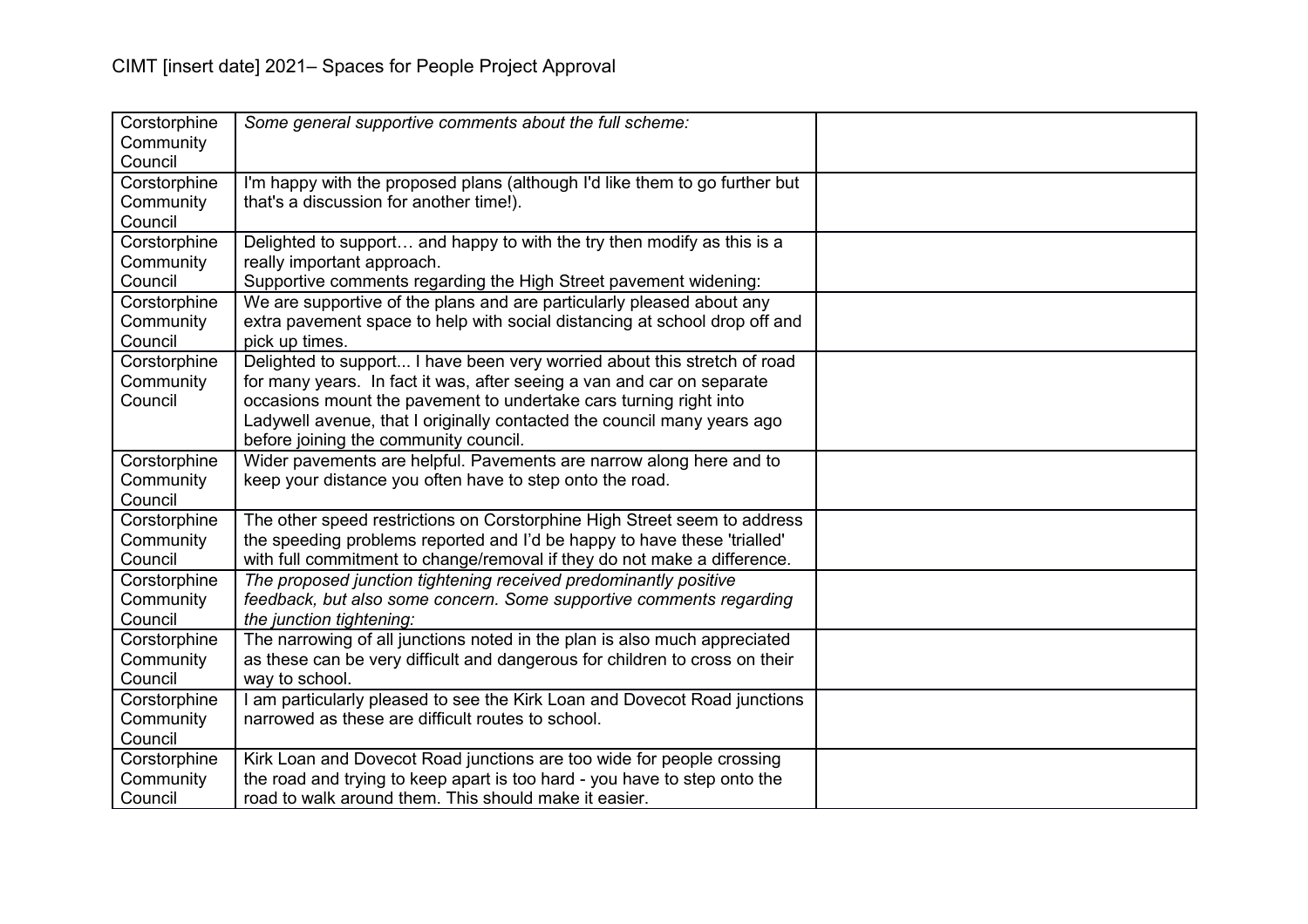| Corstorphine<br>Community<br>Council                    | The concern regarding the Kirk Loan junction tightening was as follows:                                                                                                                                                                                                                                                                                                                                                                                                                                                                                                                                                                               |                                                                                                                                                                                                                                                                                                                                                                                                                                  |
|---------------------------------------------------------|-------------------------------------------------------------------------------------------------------------------------------------------------------------------------------------------------------------------------------------------------------------------------------------------------------------------------------------------------------------------------------------------------------------------------------------------------------------------------------------------------------------------------------------------------------------------------------------------------------------------------------------------------------|----------------------------------------------------------------------------------------------------------------------------------------------------------------------------------------------------------------------------------------------------------------------------------------------------------------------------------------------------------------------------------------------------------------------------------|
| Corstorphine<br>Community<br>Council                    | I believe that widening the footpaths on the corners of Saughton Road<br>North and Kirk Loan are completely unnecessary (pavements already<br>wide enough) could present a problem for vehicles coming onto Saughton<br>Road North from Kirk Loan going east/west. Due to the 'chicane' in the<br>road there are blind bends in both directions and could cause great<br>difficulty/danger for vehicles exiting Kirk Loan.                                                                                                                                                                                                                            | The swept paths have been reviewed to ensure<br>access for all vehicles.                                                                                                                                                                                                                                                                                                                                                         |
| Corstorphine<br>Community<br>Council                    | The build outs on Corstorphine High Street received mixed feedback.<br>Concerns were as follows:<br>I believe that the road narrowing (build-out) at the private access<br>road will be extremely dangerous for traffic travelling west on Saughton Rd<br>North towards Corstorphine high Street. It is too close to the blind bend,<br>so that any backed up traffic could be very close to the bend and<br>unseen/expected to those vehicles approaching the bend. I also believe<br>this will present a restricted view for vehicles exiting the private access<br>road especially when attempting to turn right onto Corstorphine High<br>Street. | We understand this point of view, however the<br>road is currently 20mph and there will be 'new<br>road layout ahead' signs to warn drivers to be<br>aware of potential changes ahead. Under the<br>existing layout and loading restrictions, it could<br>be possible for a vehicles to be loading in the<br>same location creating the same risk. Drivers<br>should always drive to the existing road layout<br>and conditions. |
| Corstorphine<br>Community<br>Council                    | Positive feedback on the build outs was also received:                                                                                                                                                                                                                                                                                                                                                                                                                                                                                                                                                                                                |                                                                                                                                                                                                                                                                                                                                                                                                                                  |
| <b>Stakeholders</b>                                     |                                                                                                                                                                                                                                                                                                                                                                                                                                                                                                                                                                                                                                                       |                                                                                                                                                                                                                                                                                                                                                                                                                                  |
| <b>Robin Wickes</b><br>Edinburgh<br><b>Access Panel</b> | Please ensure the availability of parking for blue badge holder is<br>comparable to current availability both on the High Street and on the other<br>affected roads.                                                                                                                                                                                                                                                                                                                                                                                                                                                                                  | This will be comparable                                                                                                                                                                                                                                                                                                                                                                                                          |
| <b>Robin Wickes</b><br>Edinburgh<br><b>Access Panel</b> | Please ensure drop-off and pick-up outside the school are possible for<br>blue badge holders.                                                                                                                                                                                                                                                                                                                                                                                                                                                                                                                                                         | We will alter the design to retain the current<br>'blip' restrictions, which determine when and<br>where blue badges can park.                                                                                                                                                                                                                                                                                                   |
| <b>Robin Wickes</b><br>Edinburgh<br><b>Access Panel</b> | Please ensure the widened pavements, tightened radii and build-outs are<br>suitable for wheelchair users and others with mobility difficulties.                                                                                                                                                                                                                                                                                                                                                                                                                                                                                                       | We will ensure access through them, such as at<br>junction crossings. Where the footways are<br>widened, someone with mobility difficulties can                                                                                                                                                                                                                                                                                  |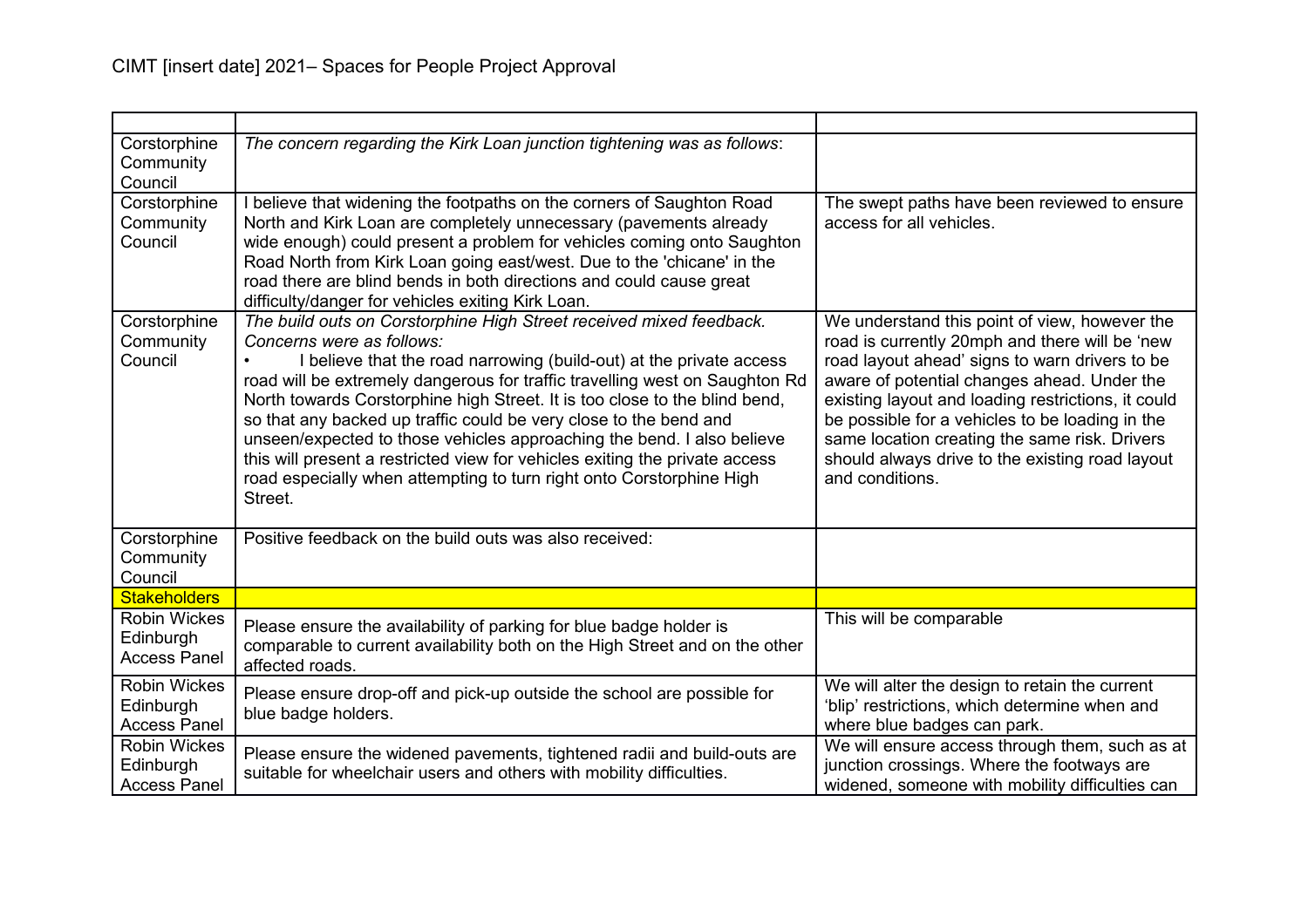|                                                         |                                                                                                                                                                                                                                                                                                                                                                                                                                                                                                                                                                                                                 | use them via existing drop kerbs, however we<br>are unable to provide additional drop kerb<br>points (beyond what is currently in place) in<br>order to access the footway areas. This is<br>because the scheme is temporary and we do<br>not have budget to provide addition civils work<br>for new drop kerbs. |
|---------------------------------------------------------|-----------------------------------------------------------------------------------------------------------------------------------------------------------------------------------------------------------------------------------------------------------------------------------------------------------------------------------------------------------------------------------------------------------------------------------------------------------------------------------------------------------------------------------------------------------------------------------------------------------------|------------------------------------------------------------------------------------------------------------------------------------------------------------------------------------------------------------------------------------------------------------------------------------------------------------------|
| <b>Robin Wickes</b><br>Edinburgh<br><b>Access Panel</b> | Where required, please provide dropped kerbs and/or ramps.                                                                                                                                                                                                                                                                                                                                                                                                                                                                                                                                                      | See above, however all existing drop kerbs<br>won't be impeded. We are also looking to cut<br>back vegetation to help use of existing<br>footways.                                                                                                                                                               |
| Spokes                                                  | Introduction of footway widening along Corstorphine High Street,<br>particularly along key areas around the primary school entrance, in<br>readiness for the staggered re-opening of the school. Space for loading<br>for businesses and blue badge parking is retained.                                                                                                                                                                                                                                                                                                                                        |                                                                                                                                                                                                                                                                                                                  |
| Spokes                                                  | We understand the benefit that this footway widening has for pedestrians,<br>especially around Corstorphine Primary School and access to St<br>Margaret's Park and other local amenities. However, we would like to note<br>that this narrows the carriageway which predominantly has no provision<br>for cycling. This may deter less confident cyclists from choosing this route,<br>due to less space available on the road. We note that the narrower<br>carriageway could potentially help to slow vehicle speeds, thus making the<br>road feel a bit safer. So this is a mixed bag for cycling provision. |                                                                                                                                                                                                                                                                                                                  |
| Spokes                                                  | This could be improved for cycling by re-evaluating the scheme and<br>including temporary cycle lanes along the full stretch of the High Street,<br>ideally protected. We appreciate this may be difficult due to space<br>constraints.                                                                                                                                                                                                                                                                                                                                                                         | Given the very limited space, on balance it was<br>felt that providing footway space was the<br>highest priority.<br>The narrow street space may help cycles to<br>take the primary opposition, however we<br>appreciate that many cyclists may not feel<br>confident enough to do so.                           |
| Spokes                                                  | To aid with footway widening and create a safer space for people<br>pedestrians, traffic calming build outs are also included along the High<br>Street.<br>These build-outs could help to slow speeds along the High Street, which is                                                                                                                                                                                                                                                                                                                                                                           |                                                                                                                                                                                                                                                                                                                  |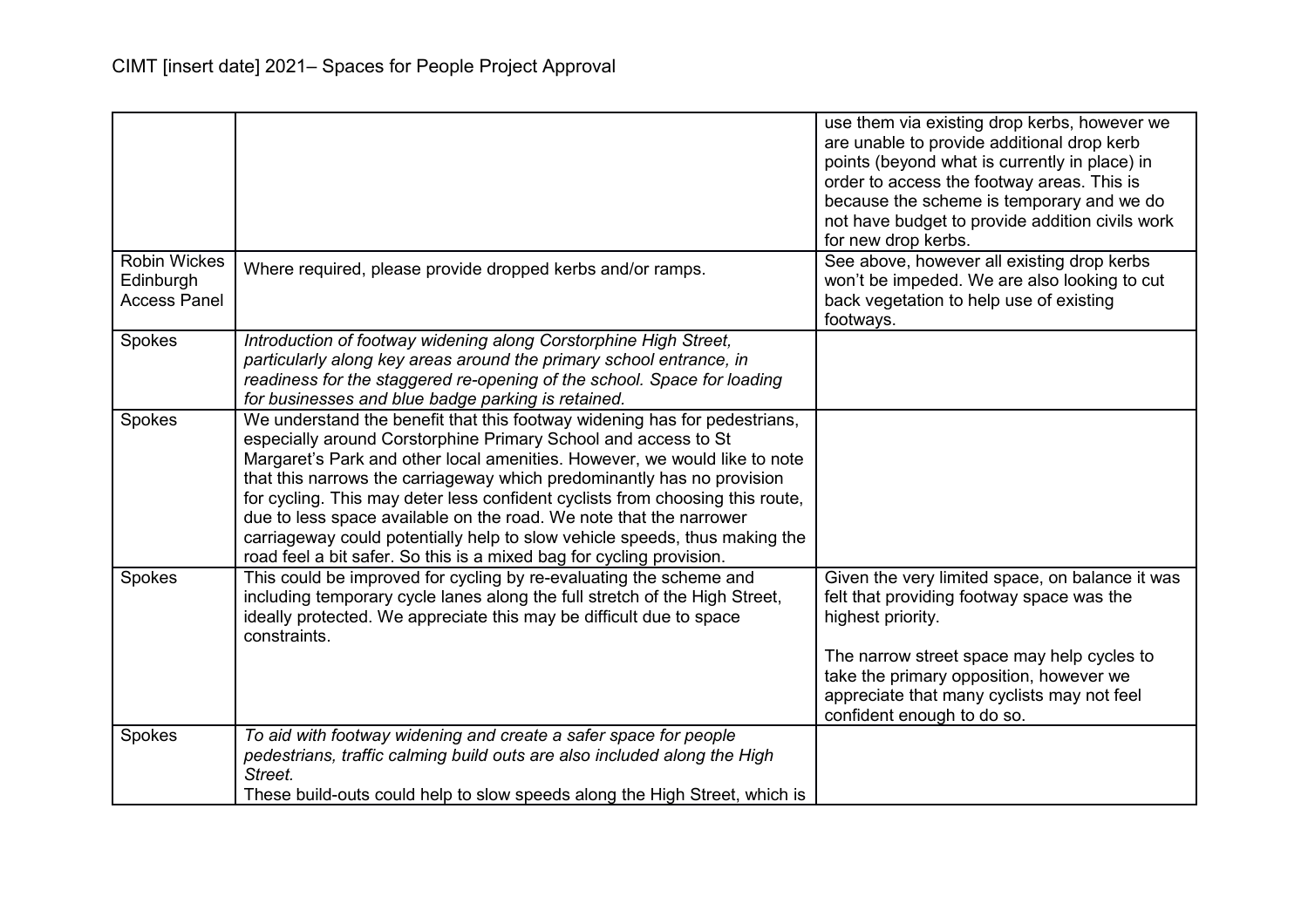|        | a known blackspot for speeding and has endured a range of collisions and<br>serious incidents over the last few years.                                                                                                                                                      |                                                                                                                                                 |
|--------|-----------------------------------------------------------------------------------------------------------------------------------------------------------------------------------------------------------------------------------------------------------------------------|-------------------------------------------------------------------------------------------------------------------------------------------------|
| Spokes | The build outs on the High Street create a pinch point and potential<br>danger for cycles, whilst less confident cyclists might find this intimidating<br>and be put off. To address this we suggest the following modifications.                                           |                                                                                                                                                 |
| Spokes | Make both build outs completely on the left hand side of the road and<br>within them incorporate a bicycle by-pass. This has benefits                                                                                                                                       | We understand the advantage to cycles of what<br>you propose, however to due to the narrowness<br>of both footways we wanted to provide as much |
|        | less confident cyclists do not need to move out to<br>the other side of the road                                                                                                                                                                                            | width as we could on both sides of the street.                                                                                                  |
|        | cyclists can keep going even when oncoming<br>vehicles have priority because they are keeping to the left<br>and not in conflict                                                                                                                                            |                                                                                                                                                 |
| Spokes | On the down side by-passes can be omitted from the road cleaning<br>regime and over time can become strewn with debris, so if this were to be<br>taken forward the bypasses would need to be swept to keep them<br>attractive and safe.                                     | Cleaning of these areas ahas been discussed<br>with the cleansing team.                                                                         |
| Spokes | On Featherhall Avenue, parking restrictions have been introduced to deter<br>pavement parking and thereby provide safer more accessible pavements<br>for physical distancing when walking.                                                                                  |                                                                                                                                                 |
| Spokes | This is good news. This is a common route for cyclists travelling<br>north/south and it's improved with the parking prohibition. This stretch is a<br>dangerous pinch point and blind spot; clearer sightlines and more space<br>will be an improvement for people cycling. |                                                                                                                                                 |
| Spokes | At all side roads along the High Street, including Kirk Loan, corner radii<br>have been tightened so that there is more space for pedestrians.                                                                                                                              |                                                                                                                                                 |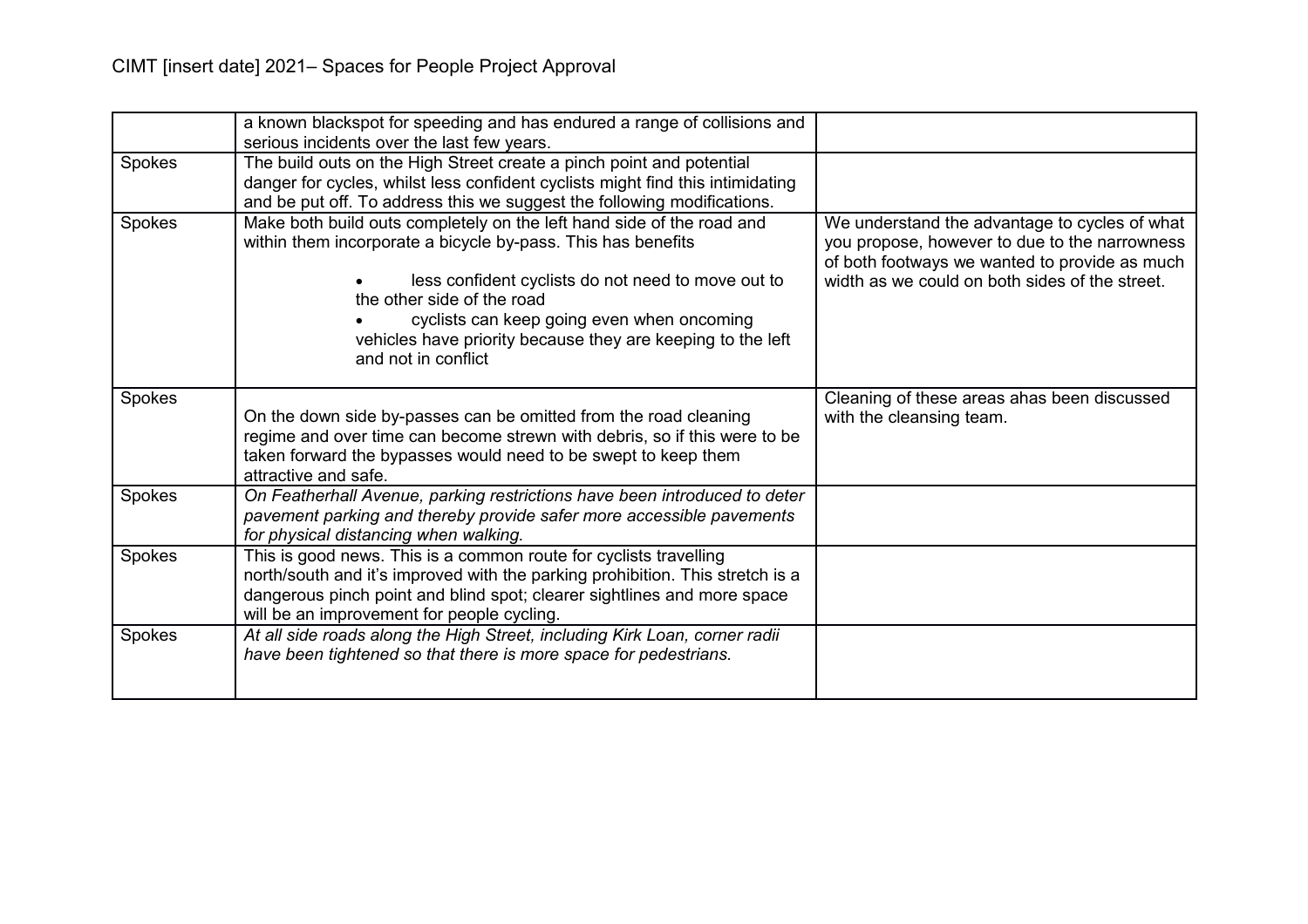| Spokes | This should help to slow vehicles down at the tightened junctions and<br>ensure that drivers are more mindful of their maneuvers. Hopefully this will<br>provide minor improvements for people cycling, as junctions are<br>dangerous spots for cyclists. Drivers will be less likely to swing out of<br>junctions at speed with these changes. The Dovecot Road junction is<br>especially welcomed, as this is a designated Quiet Route.                                                                      |                                                                                                                                                               |
|--------|----------------------------------------------------------------------------------------------------------------------------------------------------------------------------------------------------------------------------------------------------------------------------------------------------------------------------------------------------------------------------------------------------------------------------------------------------------------------------------------------------------------|---------------------------------------------------------------------------------------------------------------------------------------------------------------|
| Spokes | Cycleways have been introduced at the west end of the High Street and<br>Ladywell Road to provide safe space for cycling, these will tie into further<br>cycleways along Ladywell Road that are due to be brought forward under<br>notification in a few weeks' time through the SfP Meadow Place Road<br>scheme.                                                                                                                                                                                              |                                                                                                                                                               |
| Spokes | While we welcome consideration for the provision of cycles at the<br>junctions of Ladywell Avenue and Featherhall Avenue, it is very piecemeal<br>and looks to be painted cycle lanes only from the plans. We understand<br>that this temporary lane is to join with protected cycleways further to the<br>west along Ladywell Road, towards Meadow Place Road. This is an<br>improvement, but only really benefits cycle journeys that exit/enter<br>Ladywell Road at Ladywell Avenue and Featherhall Avenue. | We understand the limitations, however for a<br>temporary scheme this was as much cycle<br>provision along the street that could be<br>achieved at this time. |
| Spokes | We note that extra-wide cycle lanes are provided at the central island<br>pinch point, to reduce the chances of drivers attempting to close-pass at<br>or just before the island. For maximum effect at these danger points, the<br>lanes need to have coloured surfacing.                                                                                                                                                                                                                                     |                                                                                                                                                               |
| Spokes | We know that the road surface at this section of road is very poor. If<br>temporary painted cycle lanes are to be provided, we would expect the<br>road surface to be improved significantly due to potholes, drains and other<br>defects making it dangerous to cycle.                                                                                                                                                                                                                                        | We will assess to se if patching work can be<br>undertaken within the budgets available.                                                                      |
| Spokes | The south side of the cycleway looks very narrow heading westwards after<br>the Ladywell Avenue junction. Is there any scope to improve this?                                                                                                                                                                                                                                                                                                                                                                  | The cycleways are a minimum of 1.5m wide                                                                                                                      |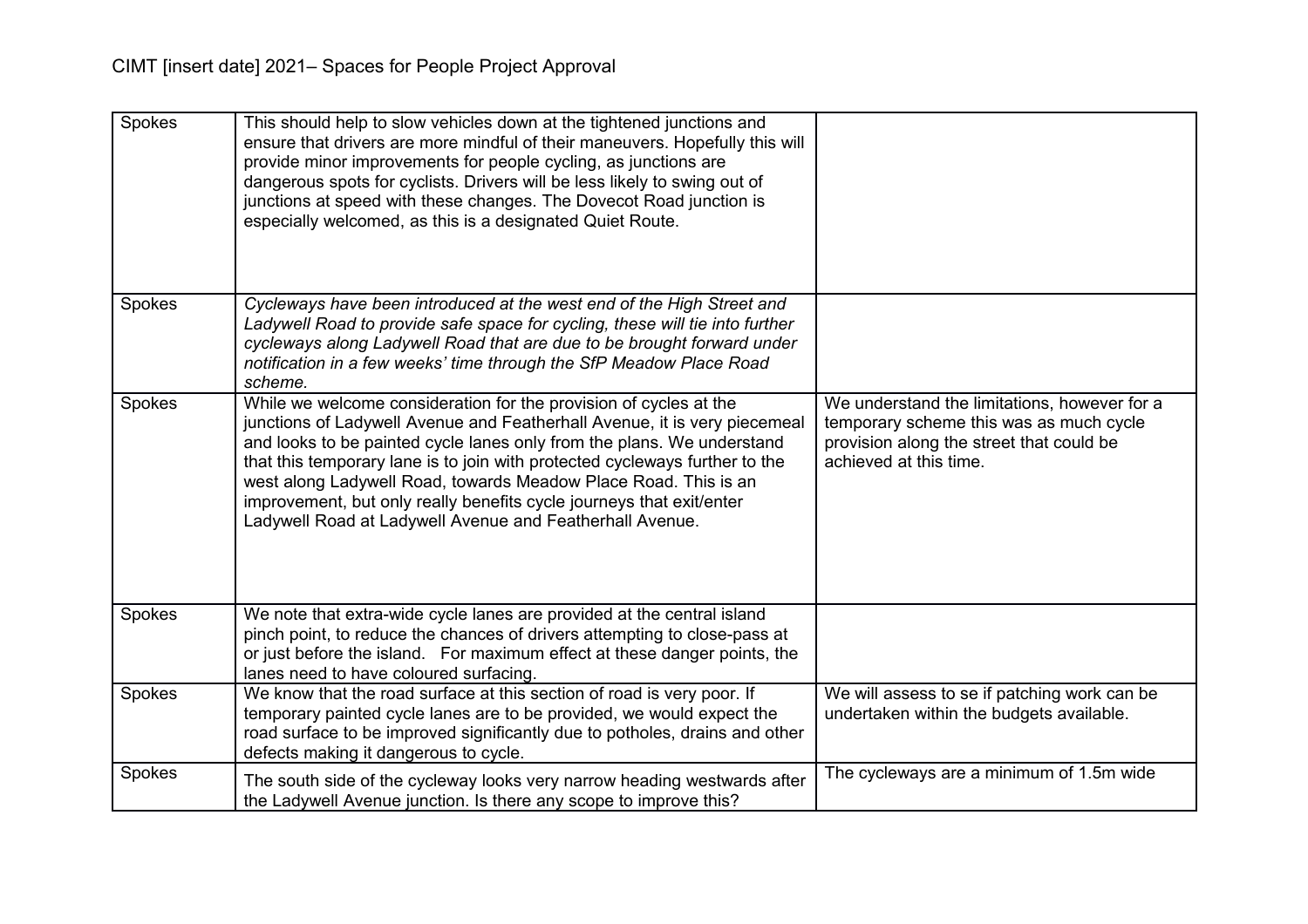| Spokes                                                                 | There is no additional cycle provision further along the High Street, which<br>we have already mentioned, meaning east/west journeys will be of two<br>halves.                                                                                                                                                                                                                                                                                                                                                 |                                                                                                                                                                                                                                           |
|------------------------------------------------------------------------|----------------------------------------------------------------------------------------------------------------------------------------------------------------------------------------------------------------------------------------------------------------------------------------------------------------------------------------------------------------------------------------------------------------------------------------------------------------------------------------------------------------|-------------------------------------------------------------------------------------------------------------------------------------------------------------------------------------------------------------------------------------------|
| Spokes                                                                 | On Dovecot Road, at the junction with Ladywell Avenue and at the<br>entrance to St Margaret's Park, footways have been widened to help<br>create safer spaces for pedestrians.<br>Cyclists use St Margaret's Park to avoid Saughton Road North (a busy<br>road) and Ladywell Avenue (a rat run) - will these footway build outs be<br>permeable for cycles? We would like to see dropped kerbs here or some<br>kind of access that means cyclists do not have to dismount to enter the<br>park from the south. | To create a safe space for pedestrians,<br>especially children an older people, we are not<br>providing a cycle cut through of the build out.<br>We are not proposing civils works, like drop<br>kerbs, as part of this temporary scheme. |
| Spokes                                                                 | Bus stops have been retained.<br>This is not a regression and is unlikely to impede cyclist movement.<br>Should the scheme become permanent at a later date, bus stop bypasses<br>should be installed if feasible, using the designs which we understand the<br>council is developing under the Street Design Guidance                                                                                                                                                                                         | Noted                                                                                                                                                                                                                                     |
| Corstorphine<br>Primary<br><b>School Travel</b><br><b>Action Group</b> | Please see response below from the Corstorphine Primary School Travel<br>Action Group in response to SfP proposals for Corstorphine High Street.                                                                                                                                                                                                                                                                                                                                                               |                                                                                                                                                                                                                                           |
| Corstorphine<br>Primary<br><b>School Travel</b><br><b>Action Group</b> | We believe that these plans are very positive and will create beneficial<br>change in our local area. We would like to thank the Spaces for People<br>and School Travel team for listening and responding to requests for further<br>help outside our school.                                                                                                                                                                                                                                                  |                                                                                                                                                                                                                                           |
| Corstorphine<br>Primary<br><b>School Travel</b><br><b>Action Group</b> | We are particularly pleased about the introduction of bollards outside St<br>Margaret's park – a crucial addition which will prevent pavement parking<br>and prevent collisions with pedestrians entering and exiting the park.                                                                                                                                                                                                                                                                                |                                                                                                                                                                                                                                           |
| Corstorphine<br>Primary<br><b>School Travel</b><br><b>Action Group</b> | The placement of wands down the centre of the road in the current SfP<br>provision has been extremely positive in slowing traffic and preventing<br>inappropriate parking and we hope that these will remain in situ.                                                                                                                                                                                                                                                                                          | This will be taken under review.                                                                                                                                                                                                          |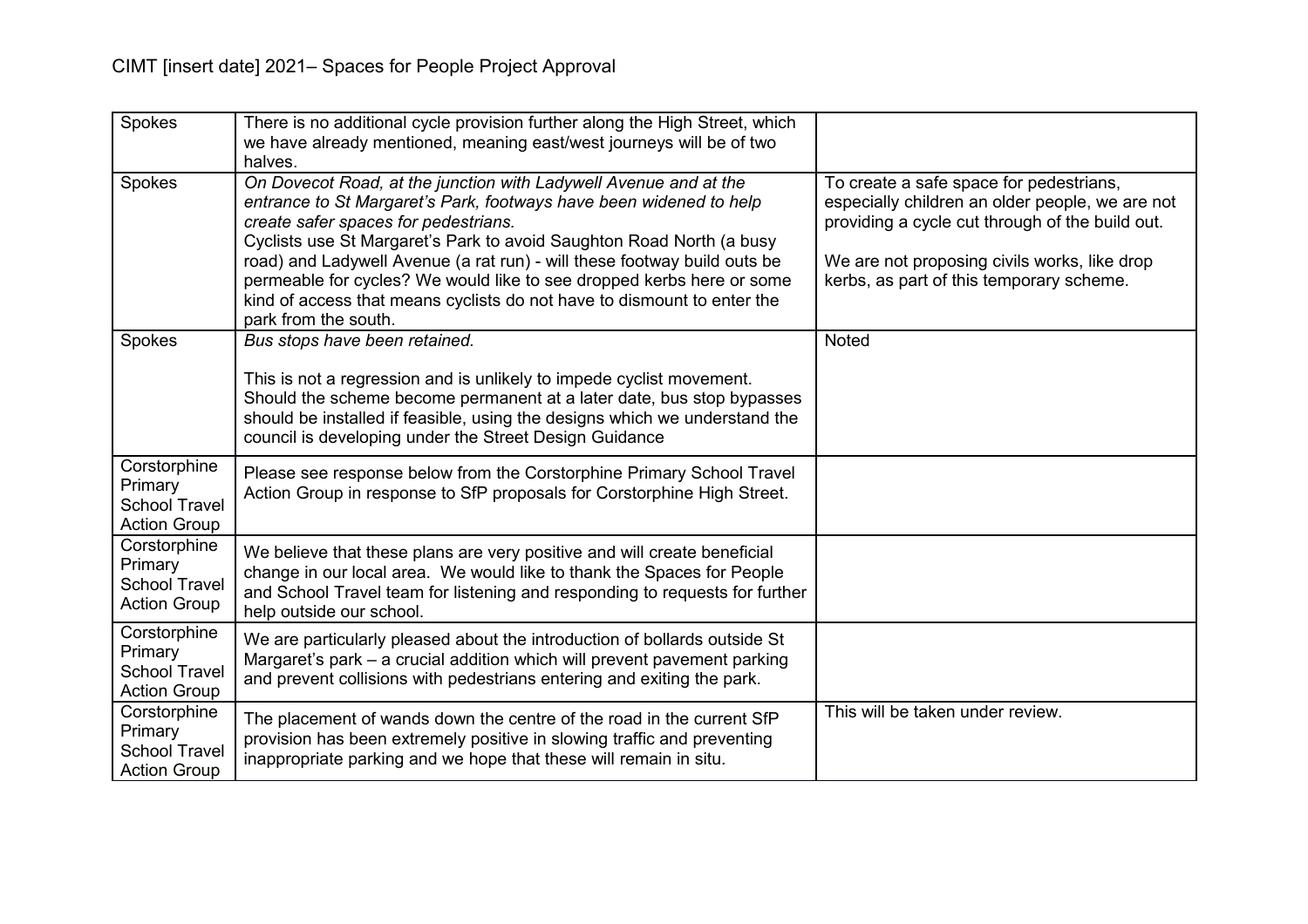| Corstorphine<br>Primary<br><b>School Travel</b><br><b>Action Group</b> | The narrowing of junctions listed in the plans will make it much easier for<br>pedestrians to cross safely and we hope it will also slow vehicles turning<br>into and out of these roads. We understand the constraints but would very<br>much have liked to see more pavement space being created on Manse<br>Road at the High Street end as this is a very narrow pavement and<br>particularly difficult for wheelchair users and families with young children<br>and buggies. Hopefully a solution can be found in due course. | <b>Noted</b>                                                                                                                            |
|------------------------------------------------------------------------|-----------------------------------------------------------------------------------------------------------------------------------------------------------------------------------------------------------------------------------------------------------------------------------------------------------------------------------------------------------------------------------------------------------------------------------------------------------------------------------------------------------------------------------|-----------------------------------------------------------------------------------------------------------------------------------------|
| Corstorphine<br>Primary<br><b>School Travel</b><br><b>Action Group</b> | The build outs will provide extra pavement space which is much<br>appreciated and we hope that they will also have the effect of slowing<br>traffic.                                                                                                                                                                                                                                                                                                                                                                              |                                                                                                                                         |
| Corstorphine<br>Primary<br><b>School Travel</b><br><b>Action Group</b> | We support the introduction of the new parking restrictions (double yellow<br>lines) and hope that there will be increased monitoring and enforcement of<br>parking and loading bay areas to ensure that inappropriate/problem<br>parking is minimised.                                                                                                                                                                                                                                                                           |                                                                                                                                         |
| Corstorphine<br>Primary<br><b>School Travel</b><br><b>Action Group</b> | If at all possible, could the east bound signage be replaced if not already<br>in plan? The school warning triangle and 20 sign was lost after the most<br>recent crash and means that there is currently no warning of the school for<br>people travelling eastbound along Corstorphine High Street.                                                                                                                                                                                                                             | We will add for this signage to be replaced                                                                                             |
| Corstorphine<br>Primary<br><b>School Travel</b><br><b>Action Group</b> | Whilst we appreciate the proposal to introduce cycling provision on<br>Corstorphine High Street, we are unsure how these lanes will work in<br>practice. If the lanes are indicated using paint only, families with young<br>children and novice cyclists may not feel confident enough to use them as<br>paint does not offer protection from vehicles. We hope that true, safe<br>segregation from vehicles can be achieved to enable safe door to door<br>cycling to school in the future.                                     | The cycleways will extend along Ladywell<br>Road, and where ever possible w will<br>segregated them,                                    |
| Corstorphine<br>Primary<br><b>School Travel</b><br><b>Action Group</b> | Many of our cycling families currently use the Ladiebridge/Ladywell<br>Avenue/Dovecot Road/St Margaret's park route to the school and have<br>noted that this is a challenging section - anything that can be done to<br>assist here would be appreciated and some of our parents would like to<br>extend the offer to Council officers to meet to discuss onsite to fully<br>understand the issues.                                                                                                                              | A meeting would be welcomed. However any<br>intervention would likely have become to form<br>part of the recently launched LTN process. |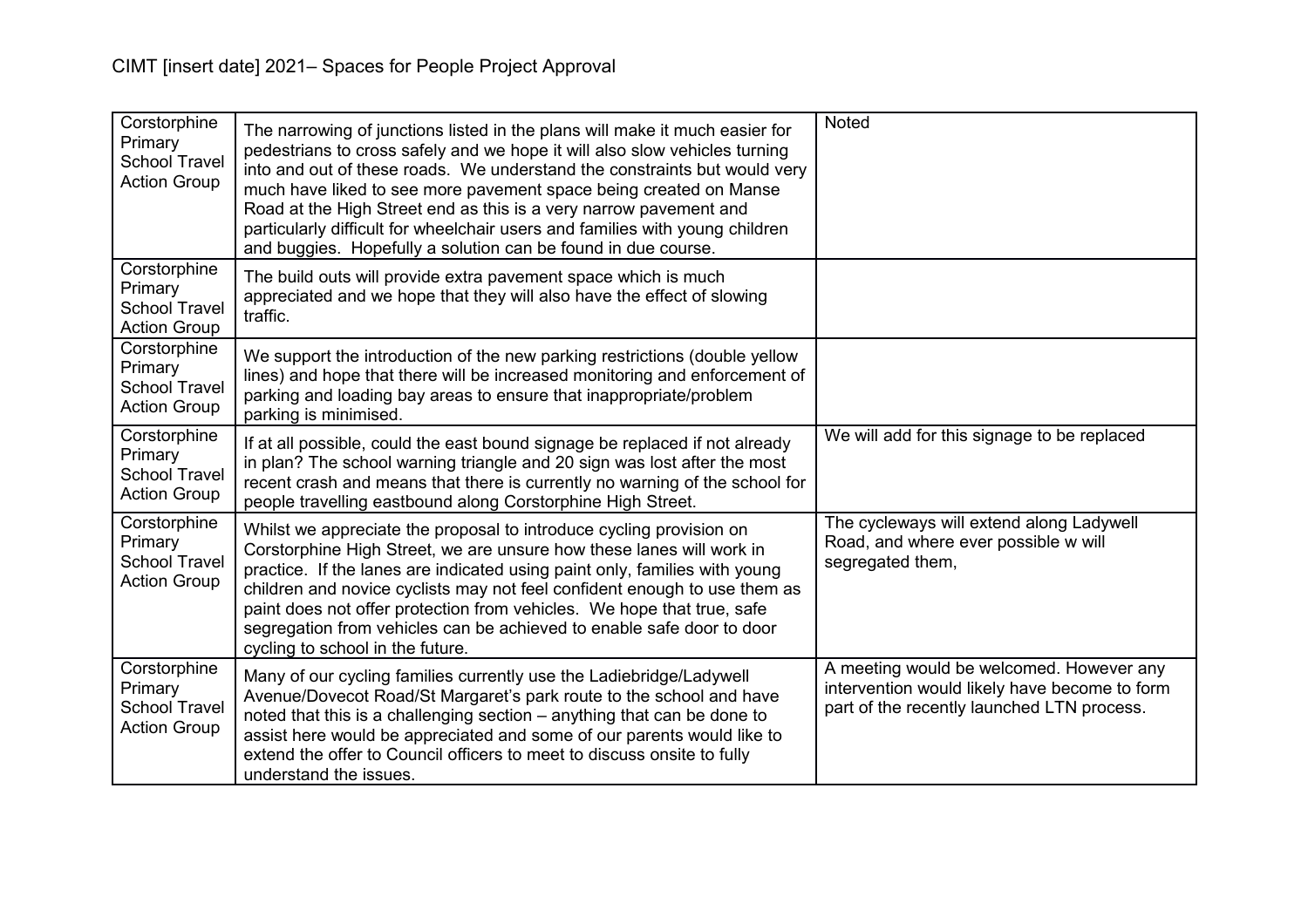| Corstorphine<br>Primary<br><b>School Travel</b><br><b>Action Group</b> | <b>Additional Requests</b><br>Whilst we understand that there is limited budget and the scope for this<br>Spaces for People project, we would like to note the following which we<br>think would be particularly helpful to families and residents in the area:                                                                                                                                                                                                                                    |                                                                                                                                                                                                           |
|------------------------------------------------------------------------|----------------------------------------------------------------------------------------------------------------------------------------------------------------------------------------------------------------------------------------------------------------------------------------------------------------------------------------------------------------------------------------------------------------------------------------------------------------------------------------------------|-----------------------------------------------------------------------------------------------------------------------------------------------------------------------------------------------------------|
| Corstorphine<br>Primary<br><b>School Travel</b><br><b>Action Group</b> | <b>Corstorphine High Street/Ladywell Road</b><br>Could further safe crossing points be introduced on Corstorphine High<br>Street and Ladywell Road? There is currently only one crossing directly in<br>front of the school.                                                                                                                                                                                                                                                                       | We don't have scope to introduce new signal<br>controlled crossings, however please do<br>highlight such feedback through the<br>Corstorphine Connections LTN engagement,<br>which has just launched.     |
| Corstorphine<br>Primary<br><b>School Travel</b><br><b>Action Group</b> | <b>Signage</b><br>Replacement of the school warning triangle and 20 sign that was lost after<br>the most recent crash.                                                                                                                                                                                                                                                                                                                                                                             | <b>Noted</b>                                                                                                                                                                                              |
| Corstorphine<br>Primary<br><b>School Travel</b><br><b>Action Group</b> | We would very much support the introduction of speed activated signage<br>to reduce vehicle speeds. We would also like to see clear signage of the<br>'Quiet Route' at all junctions so that cyclists unfamiliar with the route are<br>able to clearly see which direction to take at each junction.                                                                                                                                                                                               | As above - please do highlight such feedback<br>through the Corstorphine Connections LTN<br>engagement, which has just launched.                                                                          |
| Corstorphine<br>Primary<br><b>School Travel</b><br><b>Action Group</b> | <b>Manse Road</b><br>Could wands be introduced on Manse Rd up to/ beyond the snooker Hall<br>to prevent the pavement parking which regularly takes place there. Many<br>families have experienced being 'driven at' as they are walking this section<br>to the school.                                                                                                                                                                                                                             | We understand the desire for wands here,<br>however when discussed at with designers<br>there was concern around the wands potentially<br>being a trip and visual hazard for people<br>crossing the road. |
| Corstorphine<br>Primary<br><b>School Travel</b><br><b>Action Group</b> | We would like to extend our thanks once again to the team and look<br>forward to seeing the improvements in place soon.                                                                                                                                                                                                                                                                                                                                                                            |                                                                                                                                                                                                           |
| Low Traffic<br>Corstorphine                                            | Whether you walk, cycle, wheel or drive in our neighbourhood, Low Traffic<br>Corstorphine aims to provide a focus for residents, school children and<br>carers, business owners, people who work in the area and regular visitors<br>who want safer, healthier, less congested streets. To this end, we would<br>like to respond to the Council's Spaces for People proposal as noted<br>above.<br>We strongly support interventions in our local area to improve provision for<br>people walking, |                                                                                                                                                                                                           |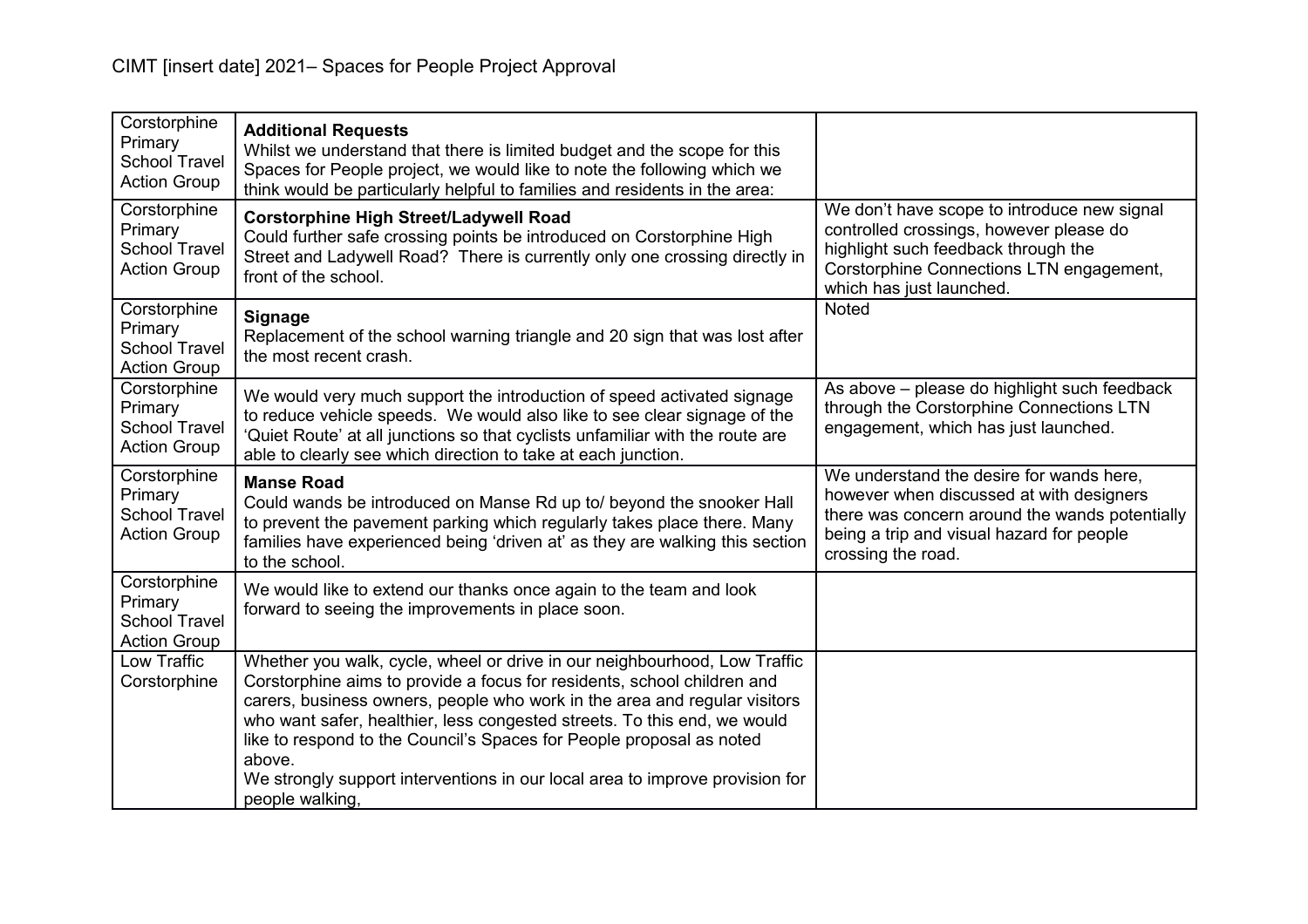|                                    | wheeling and cycling. We feel this proposal provides some positive<br>temporary improvements for those on foot in particular with respect to<br>social distancing. As a bonus, there are some good gains for general<br>safety for those walking and wheeling, and would advocate for this<br>scheme to be made permanent and iteratively improved, should it be<br>implemented via SfP. We do not feel this proposal makes cycling<br>significantly safer, but appreciate that there are still improvements.<br>Points regarding specific elements as follows:                                                                                                    |  |
|------------------------------------|--------------------------------------------------------------------------------------------------------------------------------------------------------------------------------------------------------------------------------------------------------------------------------------------------------------------------------------------------------------------------------------------------------------------------------------------------------------------------------------------------------------------------------------------------------------------------------------------------------------------------------------------------------------------|--|
| <b>Low Traffic</b><br>Corstorphine | Introduction of footway widening along Corstorphine High Street<br>We support this improvement. It will ensure better social distancing for<br>school children and families around Corstorphine Primary School, as well<br>as provide more space for people visiting<br>the park, local nurseries and businesses along this stretch. The<br>pavements along the High Street are chronically narrow - any space<br>gained will help people feel safer walking/wheeling and<br>provide a small buffer from traffic (which is unfortunately often over the<br>speed limit).                                                                                           |  |
| <b>Low Traffic</b><br>Corstorphine | Traffic calming build outs are also included along the High Street.<br>We support this improvement. The buildouts will give more pedestrian<br>space, as well as help to slow traffic. Slower traffic speeds will enable<br>more people to walk, wheel and cycle locally as the environment should<br>feel safer and more accessible.                                                                                                                                                                                                                                                                                                                              |  |
| Low Traffic<br>Corstorphine        | On Featherhall Avenue, parking restrictions have been introduced.<br>We support this improvement. The pavements along this stretch are<br>extremely narrow (especially the west pavement) and it is very difficult to<br>socially distance due to parked cars and obstructed views. Currently,<br>people sometimes have to walk in the middle of the road to appropriately<br>distance due to parked cars and those with wheelchairs and scooters also<br>fare terribly due to the pavement narrowness. These temporary<br>restrictions will provide better sightlines as a bonus, making collisions and<br>conflict between vehicles and pedestrians less likely. |  |
| Low Traffic<br>Corstorphine        | We'd love to see some wider pavement on the west side $-$ not just the<br>parking restrictions.                                                                                                                                                                                                                                                                                                                                                                                                                                                                                                                                                                    |  |
| Low Traffic                        | At all side roads along the High Street, including Kirk Loan, corner radii                                                                                                                                                                                                                                                                                                                                                                                                                                                                                                                                                                                         |  |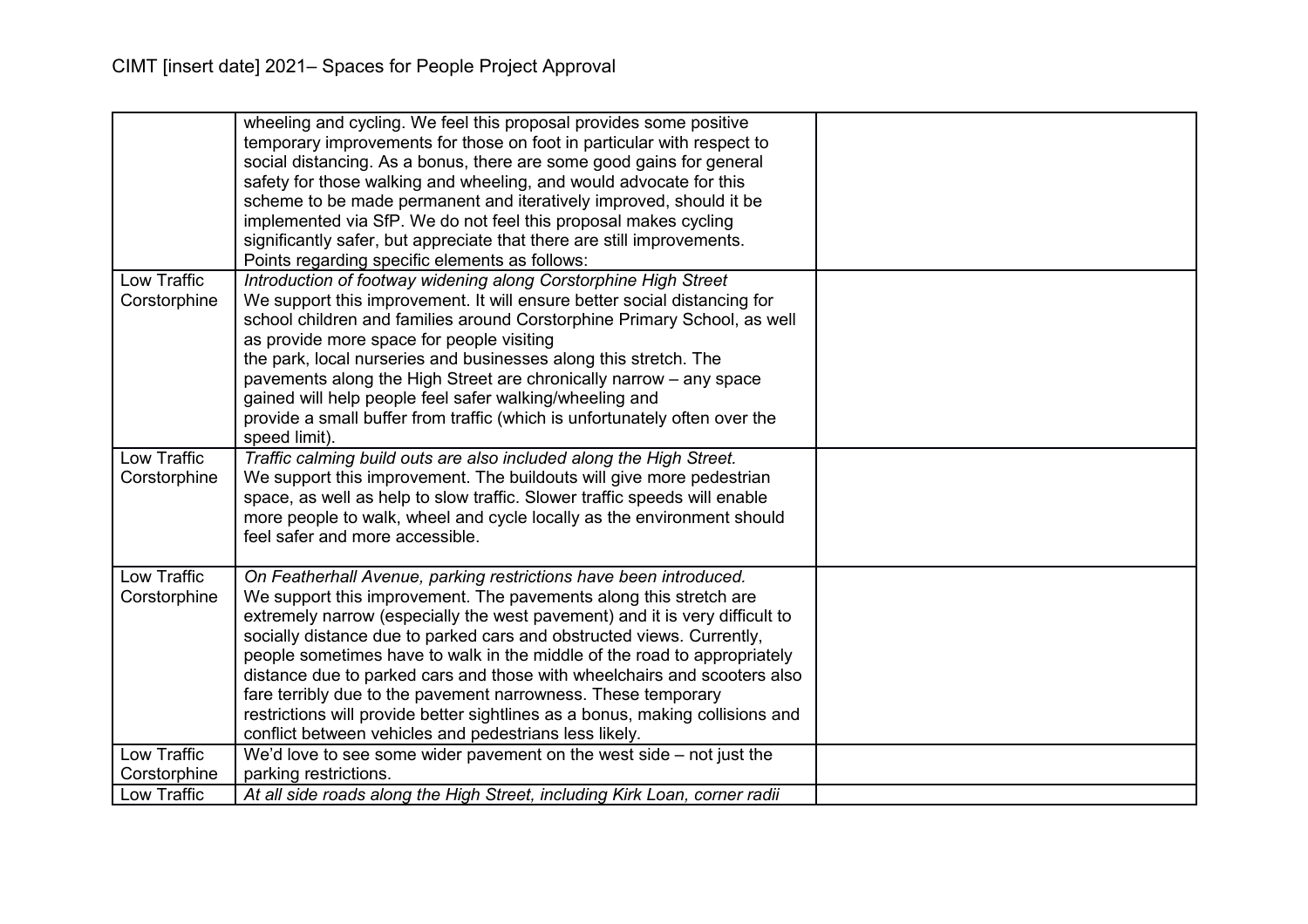| Corstorphine                | have been tightened.<br>We support this improvement. More space for pedestrians is welcomed to<br>enable better social distancing, and it will make crossing these junctions<br>easier for anyone on foot or wheeling.<br>This will be especially good news for vulnerable pedestrians on foot such<br>as elderly and disabled people as well as young families, who need more<br>time to cross.                                                                                                                                                                                                                                                                                                                                                                                                                                                                         |                                                                                                                                                                          |
|-----------------------------|--------------------------------------------------------------------------------------------------------------------------------------------------------------------------------------------------------------------------------------------------------------------------------------------------------------------------------------------------------------------------------------------------------------------------------------------------------------------------------------------------------------------------------------------------------------------------------------------------------------------------------------------------------------------------------------------------------------------------------------------------------------------------------------------------------------------------------------------------------------------------|--------------------------------------------------------------------------------------------------------------------------------------------------------------------------|
| Low Traffic<br>Corstorphine | We would ask if there is any way to pull more space for pedestrians at the<br>access point to Manse Road. This is another chronic pinch point and<br>conflict zone for vehicles and people – huge volumes of traffic use this<br>road as a rat run and the pavements are incredibly narrow. Any more<br>space gained for people here would be welcomed, particularly as this is a<br>desire line for families travelling to and from Corstorphine Primary School.                                                                                                                                                                                                                                                                                                                                                                                                        | We recognise the desire for this, however with<br>temporary materials we are unable to narrow<br>the junction any further without restricting<br>current vehicle access. |
| Low Traffic<br>Corstorphine | Cycleways have been introduced at the west end of the High Street and<br>Ladywell Road to provide safe space for cycling.<br>We are not enthused by the temporary cycle lanes, as they disappear<br>once you approach the primary school and are not protected. We would<br>have much preferred to see a continuous protected cycleway along the<br>whole stretch of the High Street.<br>However, we appreciate the limitations with space and budget, and<br>understand that these lanes will dovetail into temporary protected<br>infrastructure further westwards towards Meadow Place Road. Certainly,<br>people heading to and from Tesco by bike and peeling off at Featherhall<br>Avenue or Ladywell Avenue will find these temporary improvements<br>helpful to a degree. On-road painted cycles will also be a reminder for<br>drivers to be aware of cyclists. | Noted                                                                                                                                                                    |
| Low Traffic<br>Corstorphine | We note the very poor quality of road surface at the junctions for Ladywell<br>and Featherhall Avenues. The proposed cycleways go straight through<br>some very poor road surface and huge potholes. We would expect these<br>defects in the road to be addressed before allocating it to a cycle lane.                                                                                                                                                                                                                                                                                                                                                                                                                                                                                                                                                                  | We will review these and highlight defects for<br>improvement.                                                                                                           |
| Low Traffic                 | We would hope that the road diet and build outs would slow traffic down<br>along the High Street, so that people cycling would feel safer along it (but                                                                                                                                                                                                                                                                                                                                                                                                                                                                                                                                                                                                                                                                                                                  | We note the desire for further cycling<br>improvements, please do highlight such                                                                                         |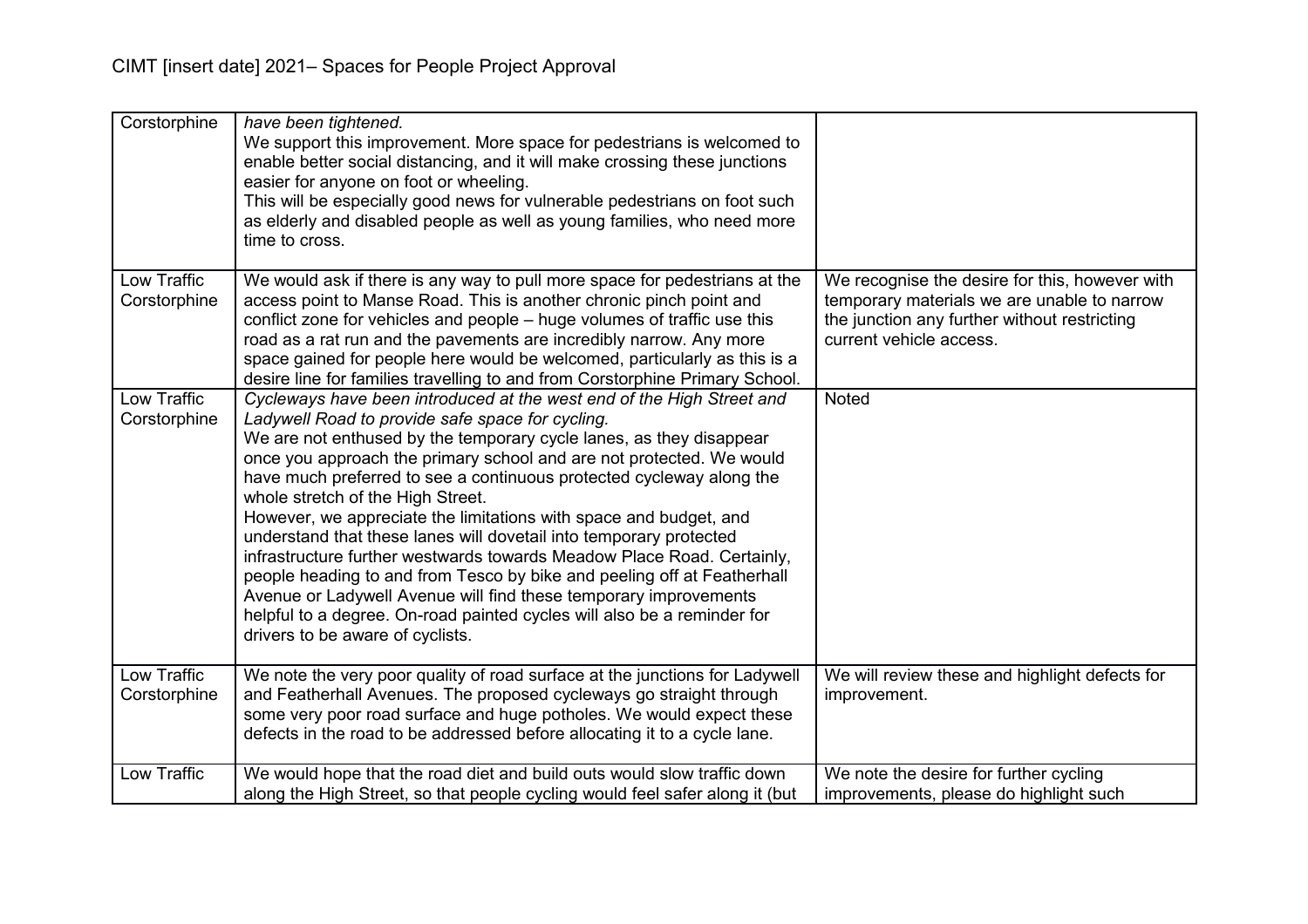| Corstorphine                                     | we're not convinced). We don't think improvements are great for cycling<br>with respect to this SfP intervention generally, but we still support the<br>scheme and would love to see iterative improvements to help make the<br>space safer for cycling going forward.                                                                                                                                                                                                                                                                                                | feedback through the Corstorphine Connections<br>LTN engagement, which has just launched. |
|--------------------------------------------------|-----------------------------------------------------------------------------------------------------------------------------------------------------------------------------------------------------------------------------------------------------------------------------------------------------------------------------------------------------------------------------------------------------------------------------------------------------------------------------------------------------------------------------------------------------------------------|-------------------------------------------------------------------------------------------|
| Low Traffic<br>Corstorphine                      | On Dovecot Road, at the junction with Ladywell Avenue and at the<br>entrance to St<br>Margaret's Park, footways have been widened.<br>We support this improvement. The junction at Dovecot Road is badly in<br>need of tightening and the extra pavement will make a big difference for<br>social distancing (especially on the south side).                                                                                                                                                                                                                          |                                                                                           |
| Low Traffic<br>Corstorphine                      | Parking restrictions and pedestrian space around the south access to the<br>park is also welcomed, meaning people are not squeezed onto narrow<br>pavement and having to dodge parked cars in order to socially distance.                                                                                                                                                                                                                                                                                                                                             |                                                                                           |
| Low Traffic<br>Corstorphine                      | Bus stops have been retained. We support this retention and believe there<br>is likely to be no detrimental impact for people using<br>public transport.                                                                                                                                                                                                                                                                                                                                                                                                              |                                                                                           |
| Low Traffic<br>Corstorphine                      | Other<br>We note the introduction of parking restrictions along the High Street and<br>are in support of this improvement. We think this will be especially helpful<br>for the primary school, which suffers from a lot of inconsiderate parking<br>during drop-off and pick-up times. The restrictions will make the space<br>safer for school children and ensure that families have the space they<br>need without being boxed in by vehicles.                                                                                                                     |                                                                                           |
| Pastor at<br>Corstorphine<br>Community<br>Church | I am emailing on behalf of a church which has an access lane from the<br>High Street. Our church building hosts the Corstorphine Primary School<br>After School Club plus the primary's breakfast club. I don't know exactly<br>which pavements on the High Street are being widened but I would<br>request that the pavement between Corstorphine Primary and the<br>Corstorphine Community Church access lane is widened. This will make<br>things safer for the children as they walk each day between the church<br>and school and for others using the pavement. | Wherever possible this footway is being<br>widened.                                       |
| <b>Lord Provost</b>                              | My understanding of the discussions I was involved in was that the<br>footpath intervention on Corstorphine High street, near the corner of the                                                                                                                                                                                                                                                                                                                                                                                                                       | On balance, following feedback from local<br>roads engineers, it was agreed that that the |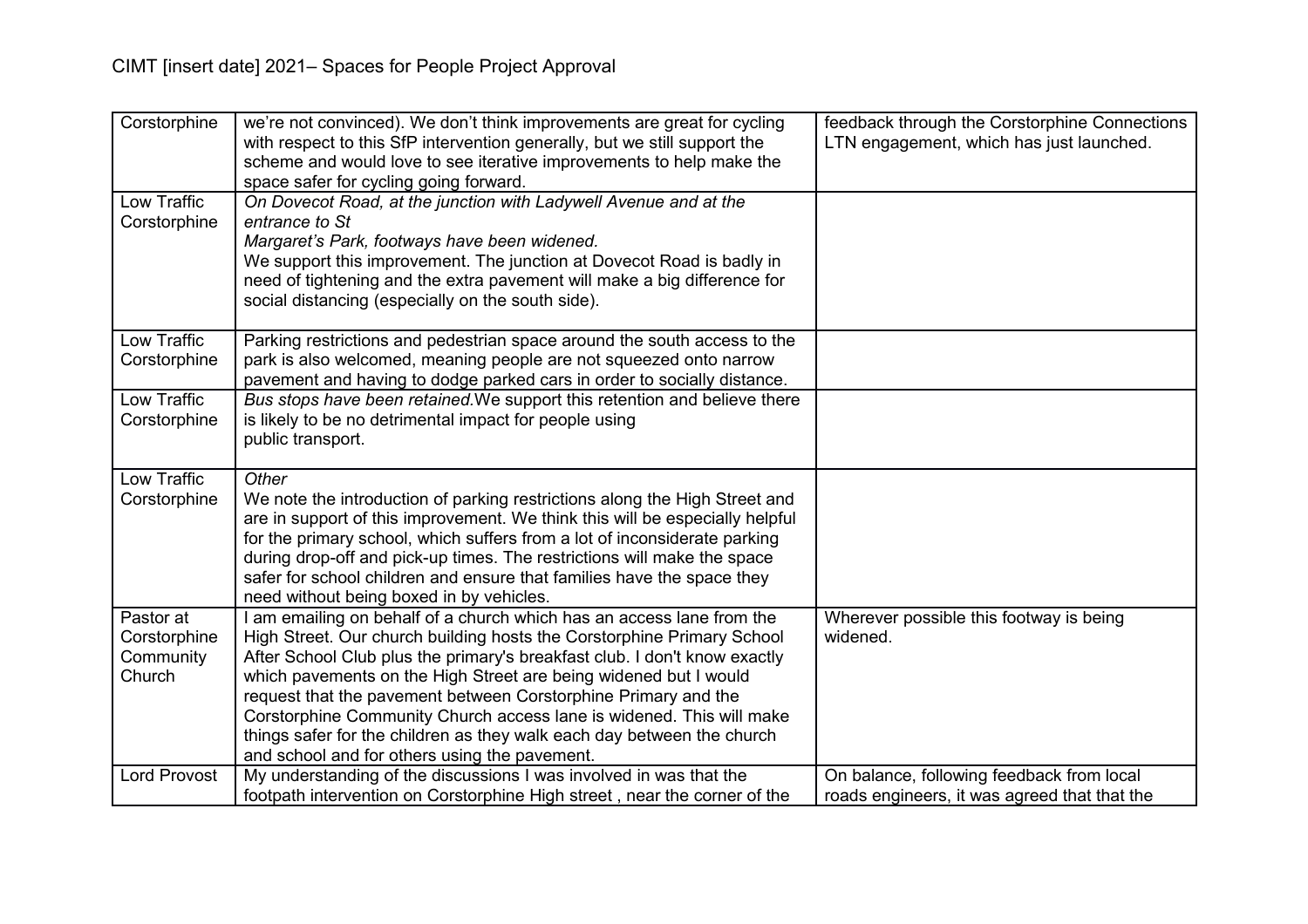|                  | Old Kirk, was to be made on the North side not the south as shown in the<br>diagrams. Reasons for this was that the north footpath is currently very<br>narrow and there was concern that an intervention on the south side was<br>increase the risks for all due to vehicles (including buses) having to stop<br>suddenly having come round the blind corner.<br>There also appears to be no mention of cutting back vegetation to the<br>correct pathway line potentially gaining up to 0.3 M. | faster and heavier traffic was coming from the<br>east, so a build out on this side would be more<br>effective to increase safety for pedestrians. We<br>will warning signage to advice drivers of the<br>changes in the road layout<br>We have requested for the vegetation along the<br>High Street, especially at Manse Road to be cut<br>back. |
|------------------|--------------------------------------------------------------------------------------------------------------------------------------------------------------------------------------------------------------------------------------------------------------------------------------------------------------------------------------------------------------------------------------------------------------------------------------------------------------------------------------------------|----------------------------------------------------------------------------------------------------------------------------------------------------------------------------------------------------------------------------------------------------------------------------------------------------------------------------------------------------|
| <b>Public</b>    |                                                                                                                                                                                                                                                                                                                                                                                                                                                                                                  |                                                                                                                                                                                                                                                                                                                                                    |
| <b>Responses</b> |                                                                                                                                                                                                                                                                                                                                                                                                                                                                                                  |                                                                                                                                                                                                                                                                                                                                                    |
|                  | How will emergency vehicles cope?                                                                                                                                                                                                                                                                                                                                                                                                                                                                | There should be no significant impact on their<br>services                                                                                                                                                                                                                                                                                         |
|                  | The only thing which is lacking is a wider pavement buildout they've<br>requested on the corner of High Street and Manse Road to enable<br>pedestrians to see traffic coming from the west.                                                                                                                                                                                                                                                                                                      | We recognise the desire for this, however with<br>temporary materials we are unable to narrow<br>the junction any further without restricting<br>current vehicle access.                                                                                                                                                                           |
|                  | There doesn't appear to be a new crossing point (zebra?) proposed for the<br>southern end of Manse Road - vital for the safety of pedestrians,<br>particularly children.                                                                                                                                                                                                                                                                                                                         | We don't have scope to introduce new signal<br>controlled crossings, however please do<br>highlight such feedback through the<br>Corstorphine Connections LTN engagement,<br>which has just launched.                                                                                                                                              |
|                  | How are council vehicles able to access the park with the proposed<br>extended kerb?                                                                                                                                                                                                                                                                                                                                                                                                             | We will check this with colleagues in parks and<br>greenspaces                                                                                                                                                                                                                                                                                     |
| In Support       | 23 emails received in support summarised below                                                                                                                                                                                                                                                                                                                                                                                                                                                   |                                                                                                                                                                                                                                                                                                                                                    |
|                  | This will make Corstorphine High Street much safer for pedestrians.                                                                                                                                                                                                                                                                                                                                                                                                                              |                                                                                                                                                                                                                                                                                                                                                    |
|                  | Hopefully this will help create the much needed change which is often<br>blocked by vocal residents and clearly change is needed.                                                                                                                                                                                                                                                                                                                                                                |                                                                                                                                                                                                                                                                                                                                                    |
|                  | I have been very worried about the traffic volume and speed including cars<br>regularly mounting the pavement at the accident hotspot at the top of<br>Ladywell Avenue.                                                                                                                                                                                                                                                                                                                          |                                                                                                                                                                                                                                                                                                                                                    |
|                  | I am particularly pleased to see the Kirk Loan and Dovecot Road junctions<br>narrowed as these are difficult routes to school - I am sad this doesn't go<br>as far as Castle Avenue the junction as this is also a problem for                                                                                                                                                                                                                                                                   | This is beyond the current scope, however<br>please do highlight such feedback through the<br>Corstorphine Connections LTN engagement,                                                                                                                                                                                                             |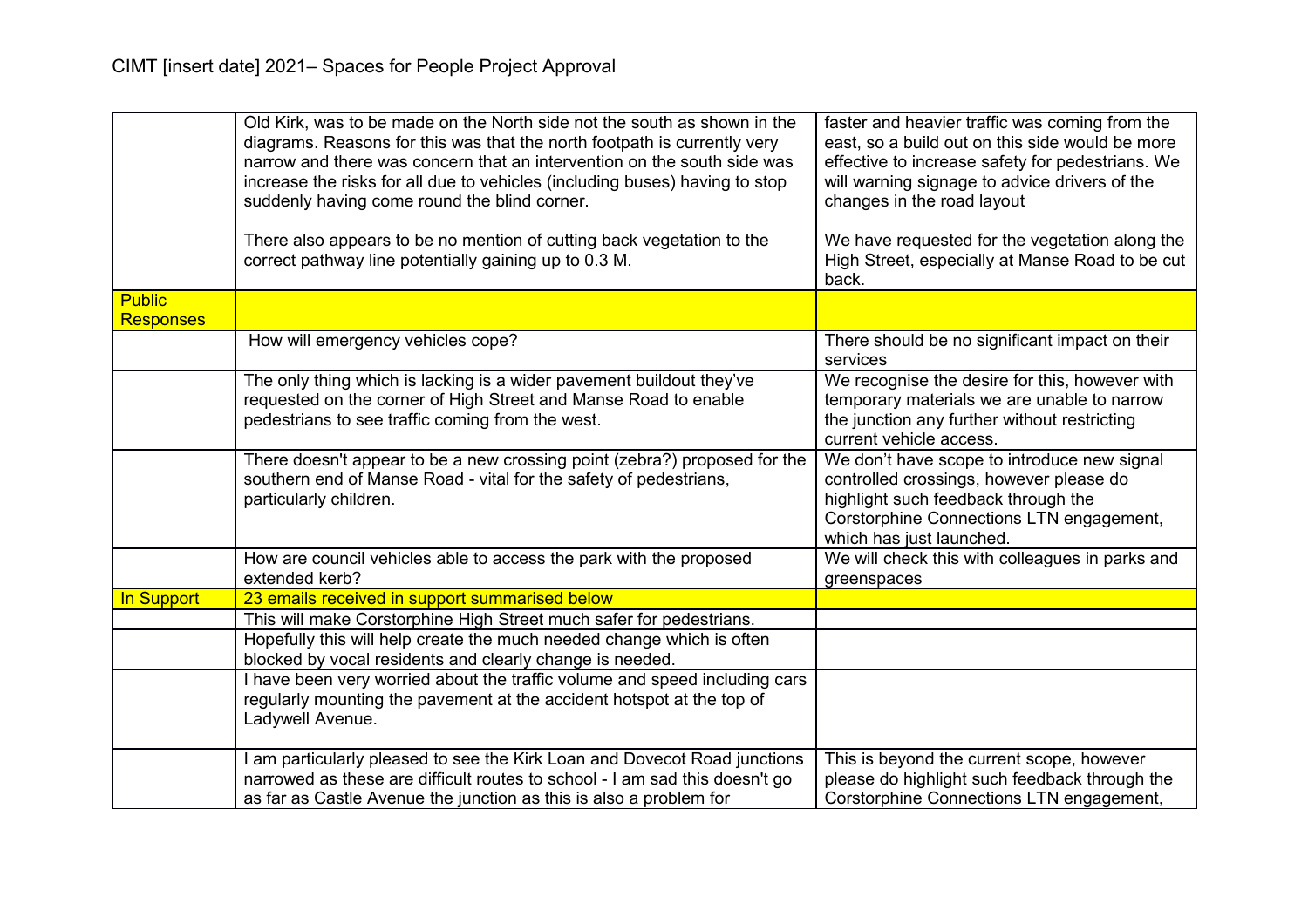| pedestrians at the west end.                                                                                                                                                                                                                                                                                                                                                                                                                              | which has just launched.                                                                                                                                                                                           |
|-----------------------------------------------------------------------------------------------------------------------------------------------------------------------------------------------------------------------------------------------------------------------------------------------------------------------------------------------------------------------------------------------------------------------------------------------------------|--------------------------------------------------------------------------------------------------------------------------------------------------------------------------------------------------------------------|
| am content with the 'try then modify' approach as the surrounding streets<br>will experience displacement e.g. Castle Avenue which is already a rat run<br>for through traffic. This approach will allow data collection as well as<br>making it safer in the short-term.                                                                                                                                                                                 |                                                                                                                                                                                                                    |
| Such narrow streets were not designed for such a high volume of traffic<br>and if priority on the High Street and side roads could eventually be given<br>to pedestrians/bikes/wheels with resident car, blue badge, bus and<br>emergency vehicle access a close second and through traffic removed<br>through roads being blocked and vehicles being diverted along St John's<br>Road, then the area would be far safer and more pleasant for residents. |                                                                                                                                                                                                                    |
| Manse Road often has cars turning onto it at speed with little regard for<br>pedestrians.                                                                                                                                                                                                                                                                                                                                                                 |                                                                                                                                                                                                                    |
| Cars are often speeding                                                                                                                                                                                                                                                                                                                                                                                                                                   |                                                                                                                                                                                                                    |
| Roads too narrow to support the amount of traffic                                                                                                                                                                                                                                                                                                                                                                                                         |                                                                                                                                                                                                                    |
| The junction with Kirk Loan is so wide that it is difficult to cross                                                                                                                                                                                                                                                                                                                                                                                      |                                                                                                                                                                                                                    |
| The bollards down the middle of the road appear to have reduced speeds<br>along the high st. They've also helped prevent parking. I hope they will be<br>retained/ replaced when the new middle of the road line goes in. If they<br>are not retained, speeds and inconsiderate/ illegal parking will increase<br>again.                                                                                                                                  | We will consider this.                                                                                                                                                                                             |
| the stretch of pavement just outside and along from the manse snooker<br>club is regularly used for parking, offering no opportunity to keep distance<br>between people when using the pavement. Can bollards maybe be used<br>there too? Although there is no room to extend the pavement, the bollards<br>would help limit parking along that bit of road.                                                                                              | We understand the desire for wands/bollards<br>here, however when discussed at with<br>designers there was concern around the wands<br>potentially being a trip and visual hazard for<br>people crossing the road. |
| fill in pot holes at side of road so cyclists don't swerve into road to avoid<br>them                                                                                                                                                                                                                                                                                                                                                                     | We will assess these for treatment                                                                                                                                                                                 |
| I wish that the council would be courageous and go further and simply<br>close C High Street to through traffic outside the primary school at the<br>start and end of the school day                                                                                                                                                                                                                                                                      | This is beyond the current scope, however<br>please do highlight such feedback through the<br>Corstorphine Connections LTN engagement,<br>which has just launched.                                                 |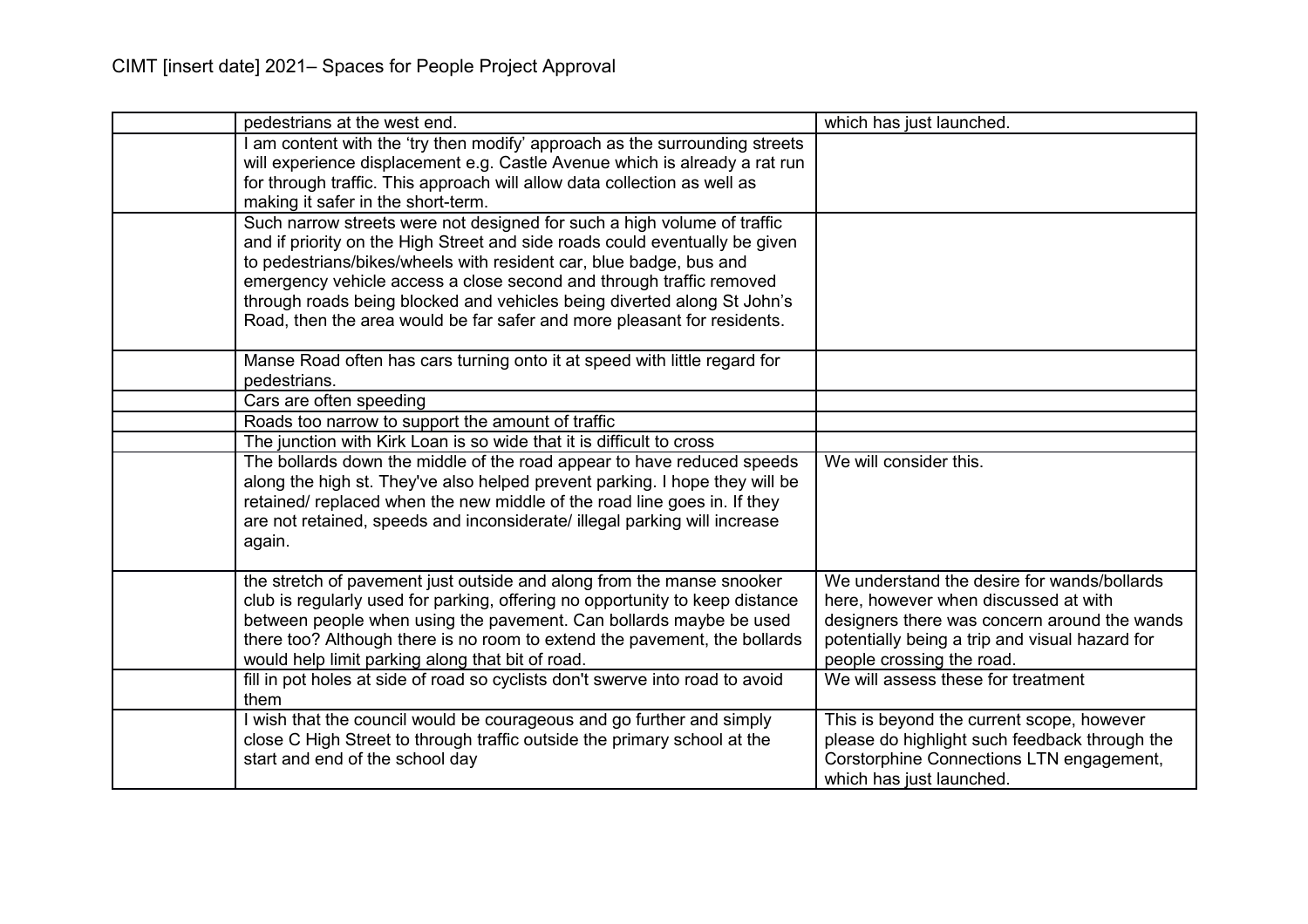|               | Traffic also needs slowed at the blind corner near the library.              |                                               |
|---------------|------------------------------------------------------------------------------|-----------------------------------------------|
|               |                                                                              |                                               |
|               | Narrowing the junction with Ladywell Road will improve safety for            |                                               |
|               | pedestrians as it will be easier to cross                                    |                                               |
|               | The build out at the entrance to St Margaret's Park will also stop motorists |                                               |
|               | stopping or parking there.                                                   |                                               |
|               | Is it possible to change the priority for pedestrians over cars ie zebra     | This is beyond the current scope, however     |
|               | crossings to allow the flow of pedestrians over vehicles?                    | please do highlight such feedback through the |
|               |                                                                              | Corstorphine Connections LTN engagement,      |
|               |                                                                              | which has just launched.                      |
|               | This is wonderful news, prioritising people over cars                        |                                               |
|               | Can we have some speed reducing measures on Meadowhouse Road                 | This is beyond the current scope, however     |
|               | which gets used as a rat run out to the Gyle also?                           | please do highlight such feedback through the |
|               |                                                                              |                                               |
|               |                                                                              | Corstorphine Connections LTN engagement,      |
|               |                                                                              | which has just launched.                      |
|               | we would like to see more railings in more areas especially outside the      | This is beyond the current scope, however     |
|               | school and possibly flashing speed indicator signage to warn motorists.      | please do highlight such feedback through the |
|               |                                                                              | Corstorphine Connections LTN engagement,      |
|               |                                                                              | which has just launched.                      |
|               | the wands in the centre of the road outside the school have been really      |                                               |
|               | good as cars no longer try to overtake at this pinch point. My experience    |                                               |
|               | has been they wait until the road widens.                                    |                                               |
|               | Thanks very much, keep up the good work.                                     |                                               |
|               | My preferred long term solution is to make the whole area stretching from    | This is beyond the current scope, however     |
|               | meadow place road, east to Carrickknowe Avenue a next huge LTN.              | please do highlight such feedback through the |
|               |                                                                              |                                               |
|               |                                                                              | Corstorphine Connections LTN engagement,      |
|               |                                                                              | which has just launched.                      |
|               | Modal filtering on Broomhall Avenue, Ladywell Avenue, Broomhall road         | This is beyond the current scope, however     |
|               | would be a great help long term.                                             | please do highlight such feedback through the |
|               |                                                                              | Corstorphine Connections LTN engagement,      |
|               |                                                                              | which has just launched.                      |
| Not in favour |                                                                              |                                               |
|               | No consultation                                                              | We understand your concern, this is following |
|               |                                                                              | Councl process as a response to the COIVD-19  |
|               |                                                                              | pandemic                                      |